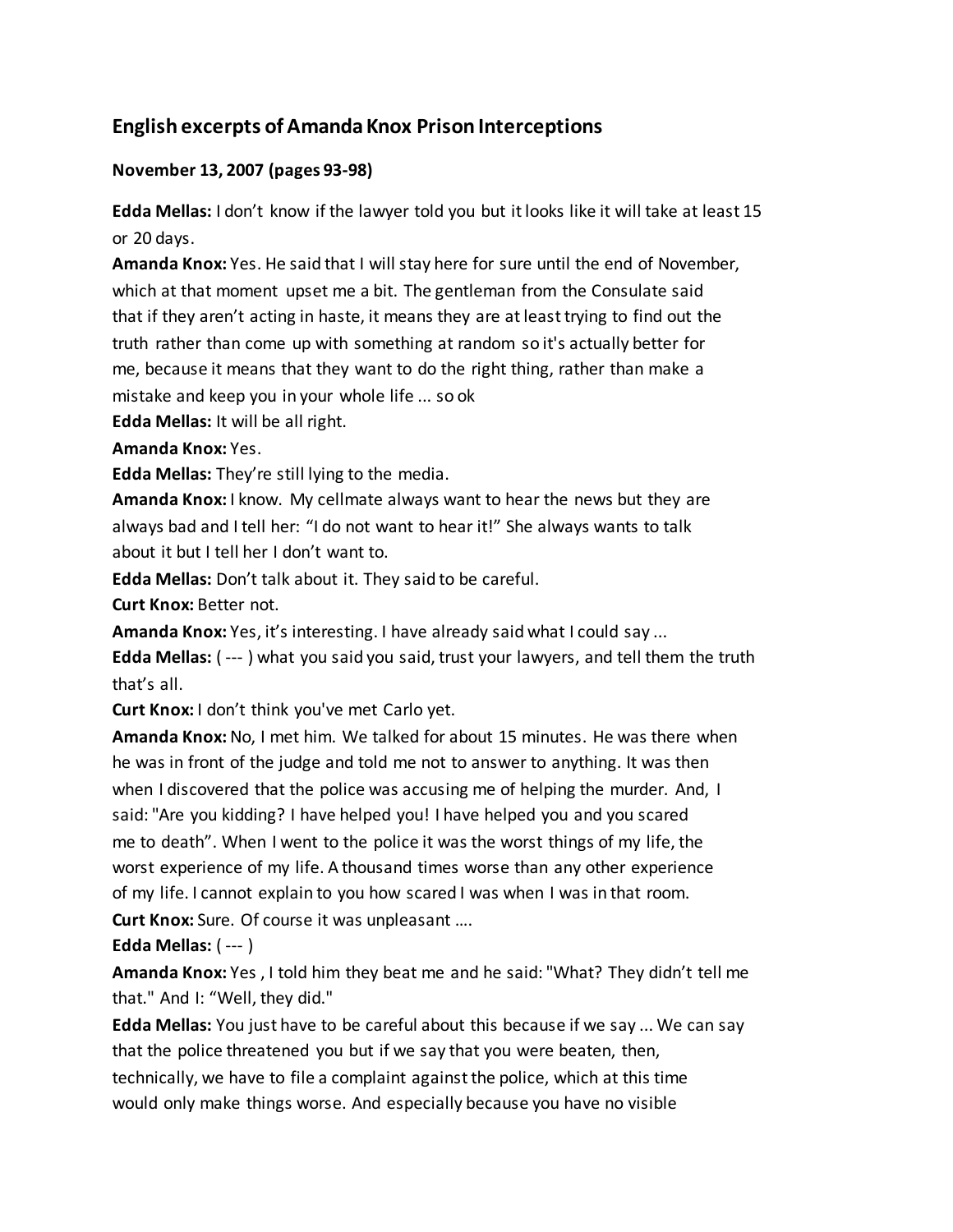signs ..

#### **Amanda Knox:** I know

**Edda Mellas:** It would then be difficult to prove it is true... The Consulate will take care of this later, so we have to work with the lawyer to understand when we are to talk about it. Amanda Knox: Yes , when I was with the police, the woman who beat me after I

said what I believed was the truth, I said, "No, really! I don't think that's true, I'm very confused now. I only said that because I thought it could be true," and they said: "No no, you will remember it, you will remember it!". And I ... **Edda Mellas:** ( --- )

**Amanda Knox:** Yes! I was at the Police Station and was saying: "I do not think it's right. I don't think what is happening is right." And they said : "No no, don't worry. You will come to that realization". The police acted with kindness towards me when they were taking me to jail and the following time I saw them, they accused me of participating in the murder. And I: "Wow! Justice ... ". Oh, my God! They made me very sad because I was thinking of when you would arrive here, I was thinking "I could show Perugia to my mom, I know Perugia, I know what to do, I know where to go ... I can introduce Raffaele to them. And now Raffaele is telling lies about me" and I feel ... " What's going on?". And I'm also confused by this... Raffaele ... I met him a couple of weeks ago and we went out together, as a couple, for about two weeks. We went out together very often . Outside of school, I spent most of my time with him. I met a friend once when I was not with him, but I went out almost exclusively with him. And he is so sweet to me. He is kind, caring. He cooks for me, he always wants to help me, he hugs me, he's always very nice.

**Edda Mellas:** He probably finds himself in the same situation ...

Amanda Knox: Yes, indeed . It's what I also think. But it's not right. I mean, I've told the truth, why can't he tell the truth as well? There seems to be something that scares him .

**Curt Knox:** And you will continue to tell the truth, exactly what the truth is. Nothing… **Amanda Knox:** Yes. The only reason why I said the other things is that I was confused, I was seriously terrified.

**Edda Mellas:** And they told you that he changed the story again? **Amanda Knox:** He hasn't changed the story. But it's probably because they were doing the very same thing to him as well.

**Edda Mellas:** He must ...

**Amanda Knox:** He has to tell the truth. Because if he tells the truth, I will be free. I mean, I don't think I would be free. Even if we were to return to the original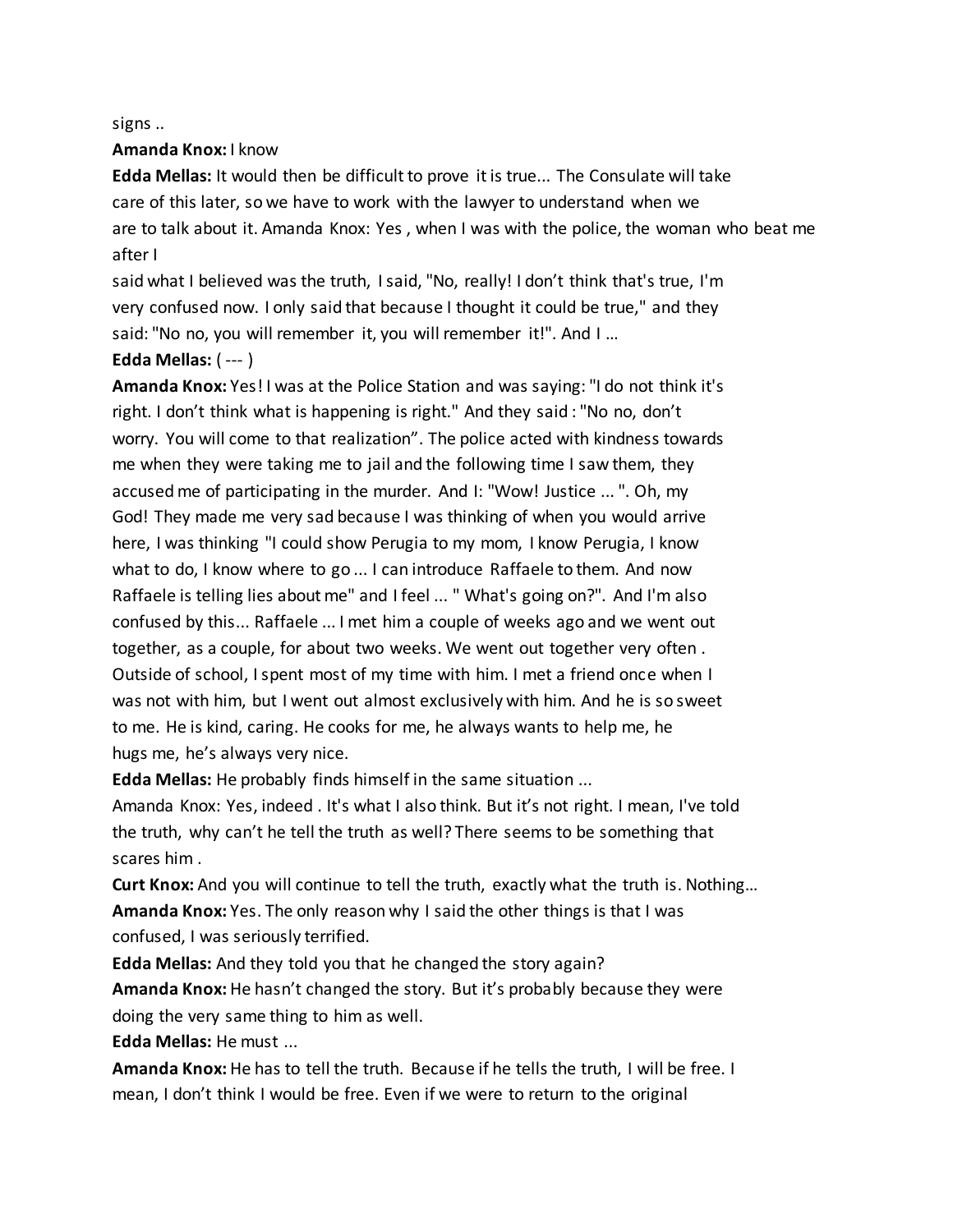version, I believe they would still keep us here.

**Edda Mellas:** Well, they will just have to collect more evidence.

**Amanda Knox:** Oh, do you know how long I will have to stay here before ... there is a period of time they can hold me here before the trial. Sooner or later they will have to take me to trial.

**Curt Knox:** One year.

**Amanda Knox:** One year

**Edda Mellas:** One year. I spoke to Diego.

**Amanda Knox:** I also asked him "Is there a length of time they can hold me here,

they told me approximately one year." He replied: "One year seems a long

time." And I: "Yeah, I know. I'm 20 years old" ( --- ) Edda Mellas: I do not think it will take that long.

**Amanda Knox:** No, me neither. ( --- )

**Curt Knox:** ( --- )

**Amanda Knox:** Even though the police can drag this for as long as they want. They want to accuse me, so….

**Edda Mellas:** The police in Perugia just wants to be able to say, "Look, we did well! **Amanda Knox:** I know, I know.

**Edda Mellas**: And Perugia is having quite an outcry. ( --- )

**Amanda Knox:** I'm not surprised that ( --- ). Some are like that ( --- ).

**Edda Mellas:** And there are many out there who flee (leave town)

**Amanda Knox:** Yes, I know. And I believe that none of the students who know me, no student, I am sure that none of the students who know me would say I am like that. I don't know if they have talked with someone but everyone who knows me, everyone would say "Amanda is not capable of doing such a thing."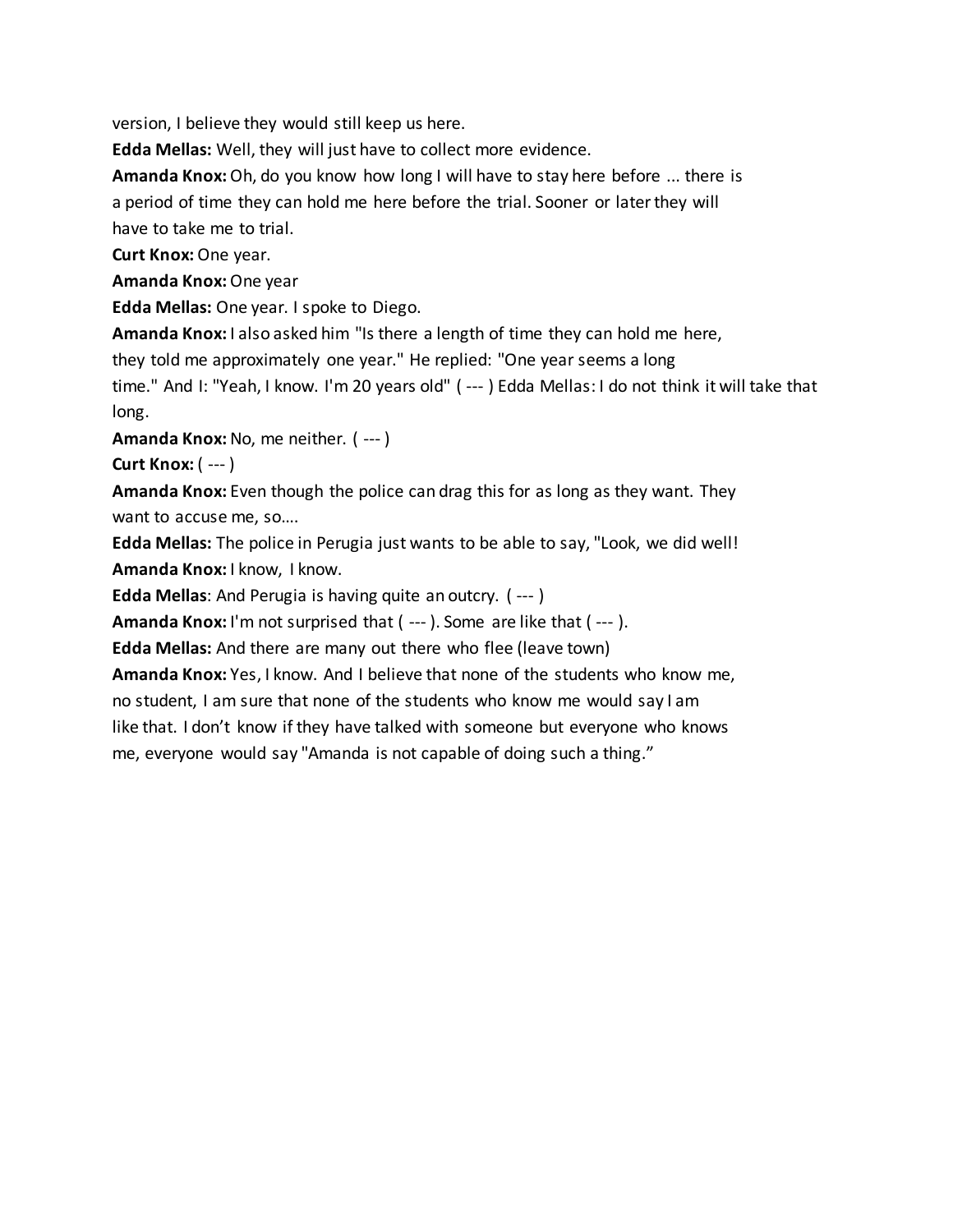#### **November 17, 2007 (pages 60-61)**

**AMANDA:** I was there where I watched them take my bag.

**MOTHER:** What's in your bag?

**FATHER:** School books

**AMANDA:** School books, a purse, the drops because I wasn't well (---) I don't think anything else. They took my purse, they looked at the school books but they didn't take them, however they'll give them back on Monday.

**FATHER:** I think the lawyers said they will hold on to the school books because they have to examine them.

**AMANDA:** Ah, yes.

**MOTHER:** Have you written anything important in the school books? For example, that you're studying Italian!

**AMANDA:** Ha ha ha.

**MOTHER:** I believe basically they're creating a big story saying they have some things instead now it comes out they don't have anything.

**FATHER:** We have to think that there's someone out there … and they are trying to… basically… to save the city's image.

**AMANDA:** They'd save the city's image by getting the real murderer.

**FATHER:** Right!

**AMANDA:** They were so delighted when… I don't know, they were kissing each other, jumping with joy, and I was saying: "I don't know…"2

**MOTHER:** As the lawyers said, we can defend ourselves easily.

**AMANDA:** Yes, indeed. I mean, I didn't have a lawyer with me there (---).

**MOTHER:** But did you ask for a lawyer in that situation?

**AMANDA:** No. Because I didn't know I was suspected. They asked me questions and I responded to the questions. Then they said to me "No, you are a liar!" and me "What?"

**MOTHER:** Probably in that moment you should have asked for a lawyer! **FATHER:** Eh, eh.

**AMANDA:** Then a lady asked me if I wanted a laywer. I said yes and she started to laugh, because I wanted a lawyer there. And me … "Ok"

**MOTHER:** Did you say to the lawyer that you'd asked for a lawyer in that moment? **AMANDA:** Yes.

**MOTHER:** Good.

**FATHER:** So you talked with (---)?

**MOTHER:** So tomorrow it will probably be hard.

**AMANDA**: Tomorrow will be terrible.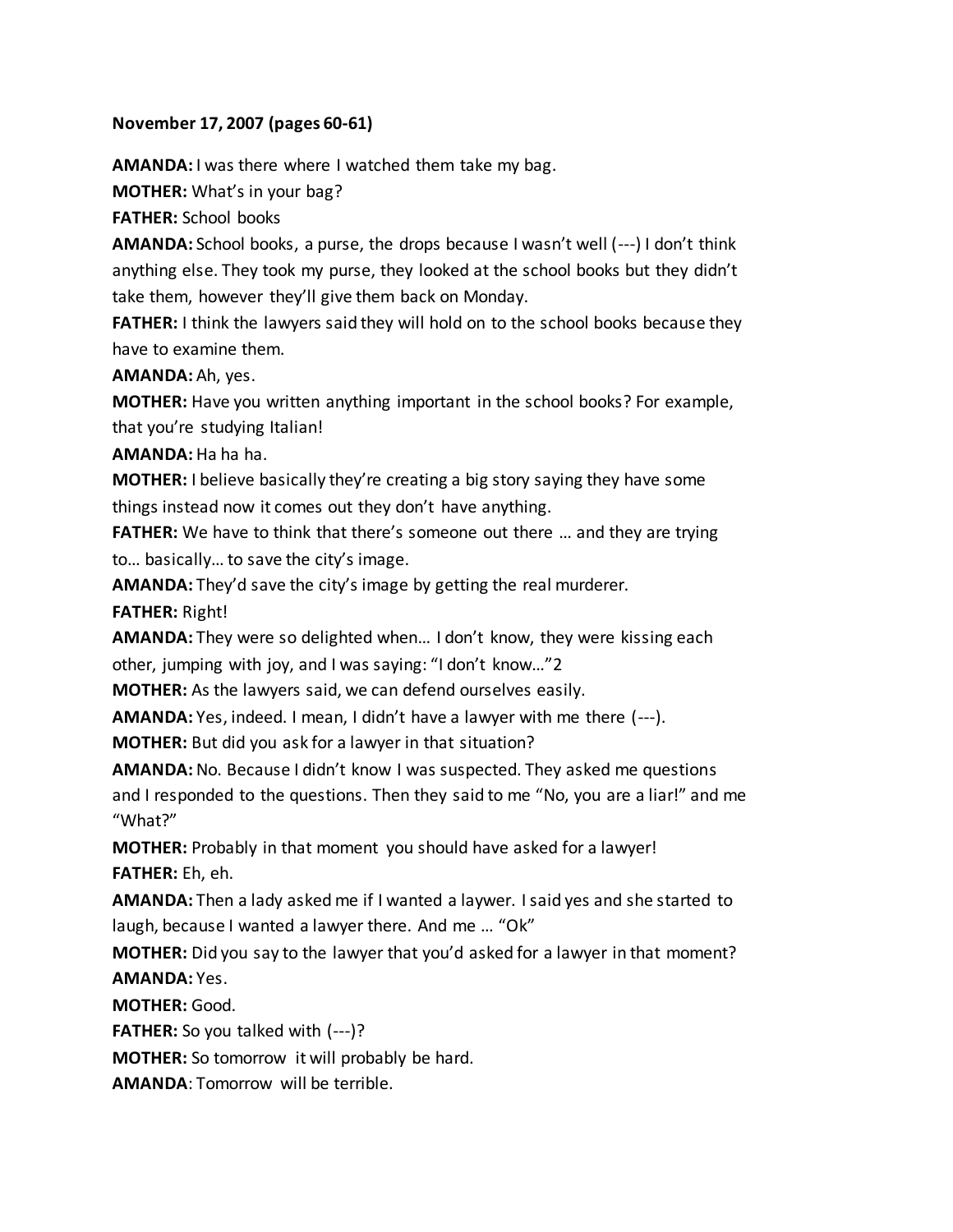**MOTHER:** But Monday … **FATHER:** Luciano will be here Monday. **MOTHER:** Father will be here Tuesday. The other lawyer…3 **AMANDA:** When will you come back? **MOTHER:** Probably in two weeks. Dianne said it's not easy to make bookings (---) **AMANDA:** (---) **MOTHER:** Yes.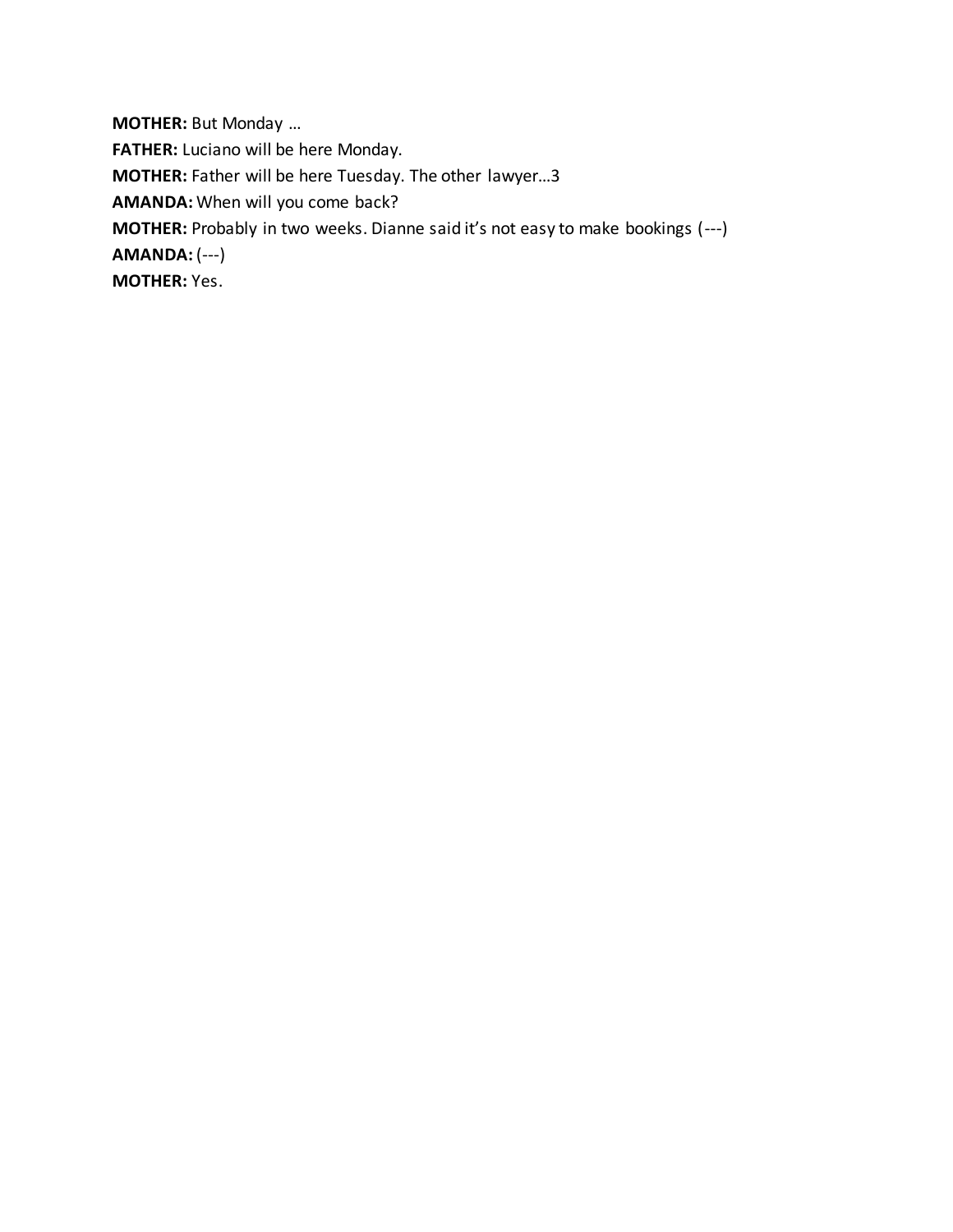#### **November 20, 2007 (pages 188-192)**

**Amanda Knox:** And, I wrote a letter… to the family ...

**Curt Knox:** Really?

**Amanda Knox:** I wanted to give it to you so that you could send it by e-mail which is much faster ...

**Curt Knox:** Uhm

**Amanda Knox:** But they ... ahhh

**Curt Knox:** I was reading something ( --- ) there's this gentleman from the Embassy **Amanda Knox**: Uhm uhm

**Curt Knox:**…who sent by e-mail all the documents which he has also given to you…

and I have to talk to your mother about this phone call...

**Amanda Knox:** Uhm uhm ... it lasts ten minutes

**Curt Knox:** Yes ten minutes... they heard it but they need an interpreter... because...

**Amanda Knox:** To be there

**Curt Knox:** ... so they can understand what you're saying, etc.

**Amanda Knox:** That's bullshit!

**Curt Knox:** Yes ... let's hope that …

**Amanda Knox:** It's not ( --- )

**Curt Knox:** Your mother says that maybe they will allow you to get out faster

because they are looking for this ( --- )

**Amanda Knox:** Yes ... because this ( --- ) I know him, but not well ...

**Curt Knox:** He comes from the Ivory Coast ... or something like that?

**Amanda Knox:** I'm not sure ... he's ... I know him through ... I saw him once with the neighbors ... he once came with the neighbors ... and also ...

**Curt Knox:** Your neighbors from below?

**Amanda Knox:** Yes, the neighbors below

**Curt Knox:** Uhm uhm

**Amanda Knox:** Also, one evening when I went out downtown with the neighbors, we all went out together ...

**Curt Knox:** Ok

**Amanda Knox:** ( --- ) and we talked, and then... I think I have seen him play basketball once... and I think I once saw him where I worked... but, I hardly know him...

**Curt Knox:** Has he ever been to...?

**Amanda Knox:** He's never been in my house before

**Curt Knox:** He's never been in the apartment

**Amanda Knox:** At least (meaning 'not') when I was there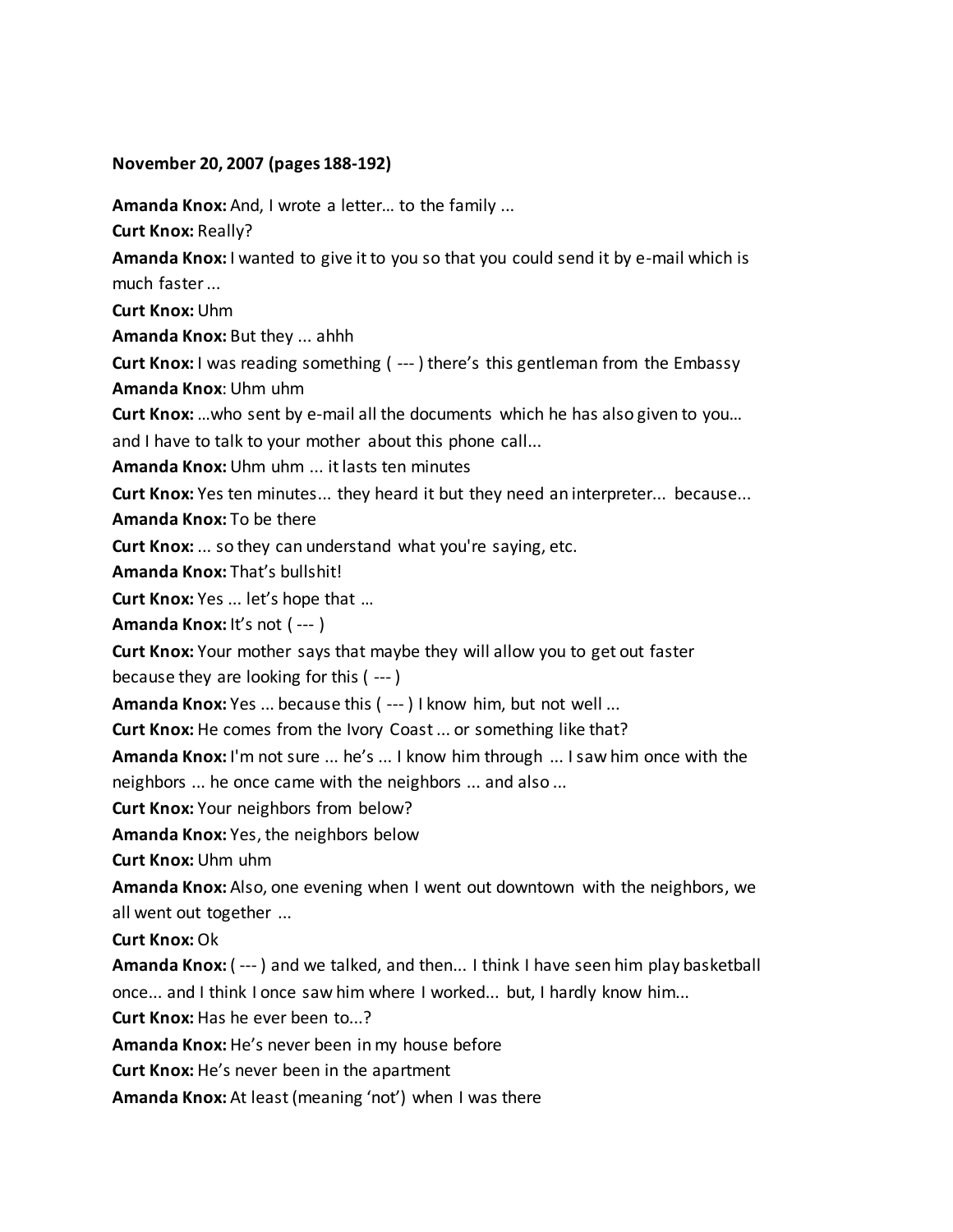**Curt Knox:** Ok

**Amanda Knox:** He was in the building but I have never let him inside my house, I don't have his phone number ... I don't even remember his name, I forgot it

**Curt Knox:** Ok

**Amanda Knox:** Because I have never talked to him, I practically don't know him **Curt Knox:** Uhm uhm

**Amanda** Knox: Uh ... the lawyer… Luciano …

**Curt Knox:** Luciano

**Amanda Knox:** ... He said that the police said I called him... but I don't even know him ... I mean ... I totally don't have anything to do with it.

**Curt Knox:** I know ... they are taking everything…. they said ( --- ) that, that… two things I know, since last time we talked, are ... number one is that they are

looking for … this guy ... and they know that …

**Amanda Knox:** Why?

**Curt Knox:** Because there is an imprint on the pillow which was under Meredith and ... **Amanda Knox:** And it is his?

**Curt Knox:** Yes, and probably have linked it to him because, apparently, he was born in the Ivory Coast ...

**Amanda Knox:** Ok

**Curt Knox:** And, he was adopted by an Italian family

**Amanda Knox:** Ok

**Curt Knox:** And ... eh ... that's why his imprint is on record and, apparently ( --- ) or, something like that, so...

**Amanda Knox:** Oh, my God!

**Curt Knox:** Yes ... so… in any case, they looked for him in his apartment but he has disappeared, and so they're looking for him...

**Amanda Knox:** Oh my God!

**Curt Knox:** Yes... so ... basically this is one of the positive things ( --- ), so…

**Amanda Knox:** Oh, man!

**Curt Knox:** Why… do you know ( --- )?

**Amanda Knox:** Oh, no, no ... it's just that ... it's as if this whole thing was unreal for me, it's as if it was not happening to me... and hearing things like this it's like...

**Curt Knox:** Don't worry

**Amanda Knox:** Yes, I know, but I'm here as if I were not here... I keep thinking about a time when I'm out of here... it's like my whole life is out there

**Curt Knox:** ah ah ah

**Amanda Knox:** Ok ... and the only thought of knowing who could have done this... I know him in some way... I saw him, I spoke to him… a little earlier...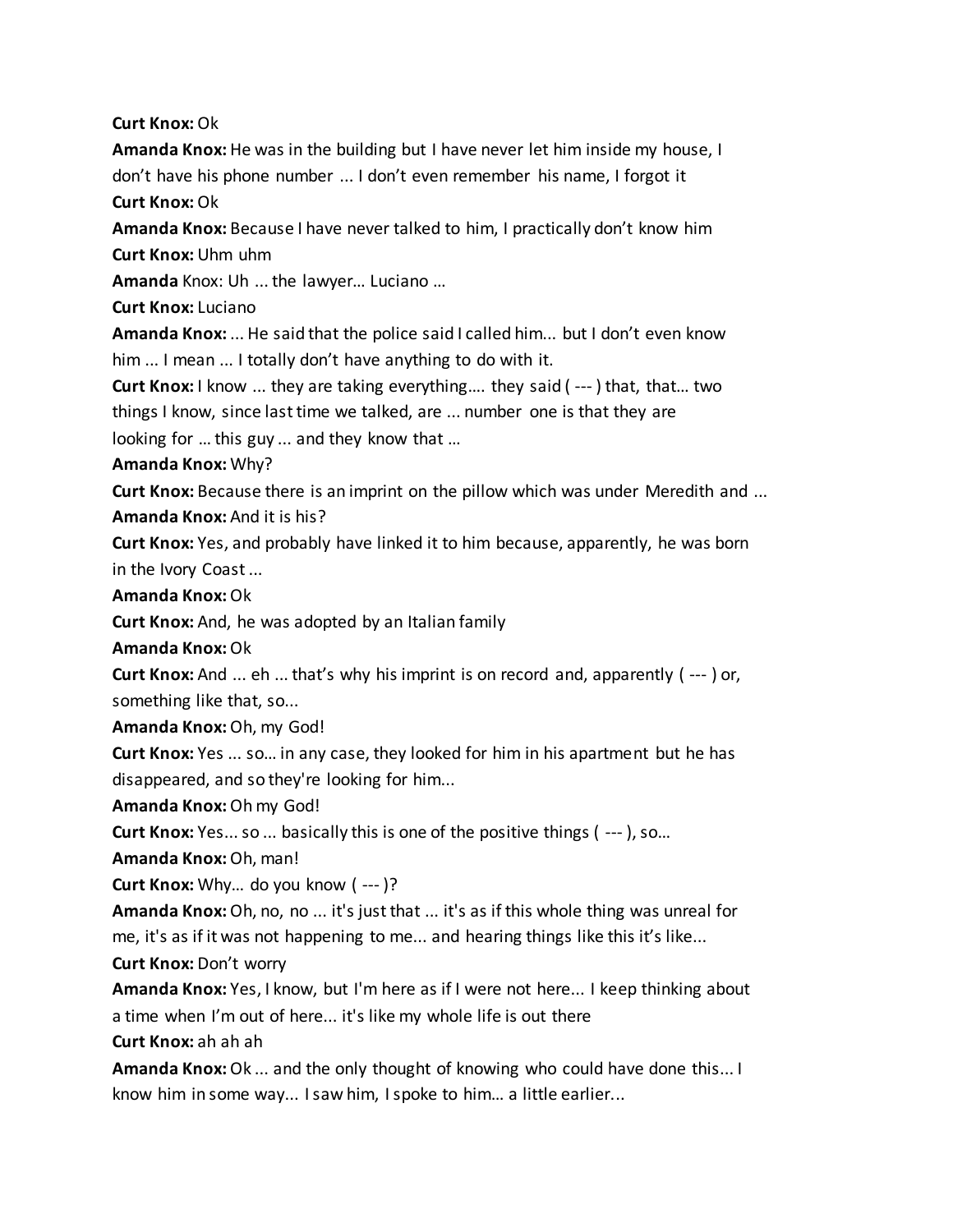**Curt Knox:** Uhm uhm **Amanda Knox:** Oh, my God!

**Curt Knox:** But, apparently, and this is what I heard... there is that imprint on the pillow and there is another mark (imprint) which was found in one of the bathrooms, I don't know which bathroom... **Amanda Knox:** Also his? **Curt Knox:** Yes, so ... so ... **Amanda Knox:** Oh, my God! **Curt Knox:** Yes... so ... **Amanda Knox:** What an asshole! **Curt** Knox: I don't know, don't know who he is **Amanda Knox:** Yeah, I know, I know ... I mean, I barely know him, but ... it's pretty overwhelming evidence... I never invited him to my house before **Curt Knox:** Do you think Meredith did so? **Amanda Knox:** Ah... I know she knows him through Giacomo… so **Curt Knox:** Is he one of the boys who lives below? **Amanda Knox:** Yes, that was her boyfriend... so, I mean... maybe he could have said, I'm looking for Giacomo... can I come in? Or, something like that... **Curt Knox:** Uhm **Amanda Knox:** I don't know **Curt Knox:** It's possible. **Amanda Knox:** I mean, I know that she had seen him before, but I don't know why she let him in ... but ... **Curt Knox:** ( --- ) **Amanda Knox:** He's screwed. **Curt Knox:** Yes... so… and, another thing the newspapers have said, is that Raffaele had boxes and (---) and things as such... **Amanda Knox:** Yes... **Curt Knox:** Well, they said it was the next day when everyone ( --- ) and he used them to clean off the knife and the shoes and I spoke with Carlo yesterday ... **Amanda Knox:** Uhm **Curt Knox:** He said, this great piece of news was completely false and ( --- ) two or three days later **Amanda Knox:** Yes, it's all bullshit...

**Curt Knox:** Yes, like everything else ... so, basically. They are looking... there is hope…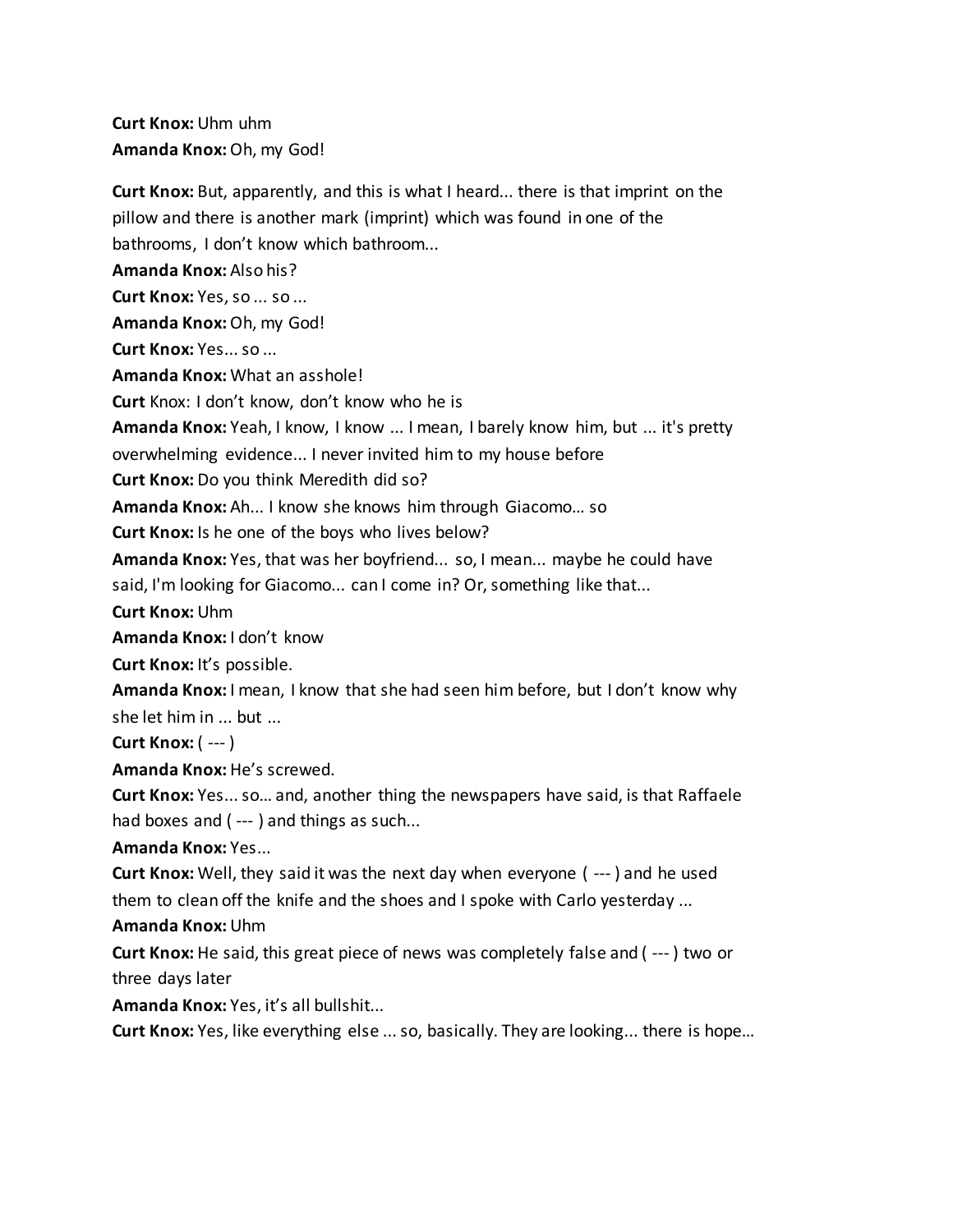**Amanda Knox:** There is no reason not to be ( --- ) It's only a matter of time **Curt Knox:** Putting you under house arrest would be the minimum **Amanda Knox:** Do you have no idea when it could happen?

**Curt Knox:** Well... we'll see... tomorrow…

**Amanda Knox:** Because I wouldn't... I really would like to spend Christmas with someone ( --- )

**Curt Knox:** Well tomorrow is… Wednesday …

**Amanda Knox:** Uhm uhm

**Curt Knox:** and... Carlo and Luciano... they will meet at four o'clock with one of Carlo's partners.

**Amanda Knox:** And, I believe Carlo will come to talk to me in the morning **Curt Knox:** I think that he may come to talk to you on Friday

**Amanda Knox:** Oh, that will be better ... so he will be able to tell me what's going on **Curt Knox:** What else was I saying?... Luciano, Carlo and their partner will meet together on Wednesday, tomorrow, at four o'clock to create what they define will be a strategy for your defense

## **Amanda Knox:** Ok

**Curt Knox:** I will then meet Carlo at six-thirty… tomorrow night **Amanda Knox:** Ok

[...]

# **Page 207**

**Curt Knox:** I have nothing to say… so…

**Amanda Knox:** I said "I have nothing to say" and he said "why? Do you have something to hide?"

**Curt Knox:** Shut up!

**Amanda Knox:** Shut up! (---)

**Curt Knox:** I know

**Amanda Knox:** Honestly

**Curt Knox:** How did it go with Luciano?

**Amanda Knox**: It went well, he asked me about the evidence and the matter of the soap… he said "You bought the soap because Raffaele said that you bought the soap" and I replied "No, I didn't buy the soap"… so OK, the knife, because the only thing we have to get us out of here is the knife that doesn't have Meredith's DNA but honestly I don't understand how Meredith's DNA can be there because I never took it to my house to use it… so… either (---)… or it was Raffaele who took it to my house but I don't believe this is possible either because he was at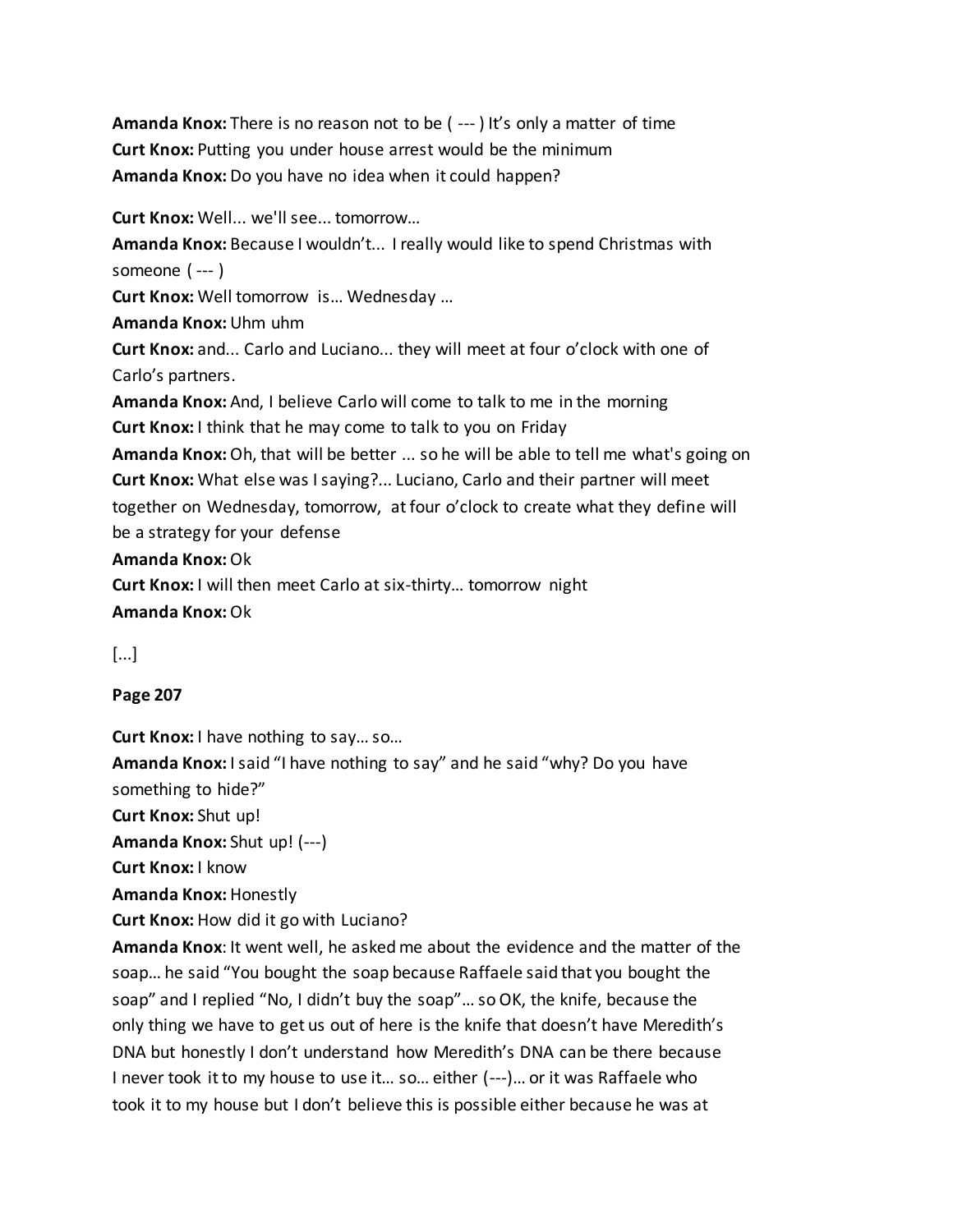home with me and so he said we will wait (---) **Curt Knox:**OK

**Amanda Knox:** Ehm… he asked me how well I knew… this other boy **Curt Knox:** Yes **Amanda Knox:** Rudy, this boy called Rudy **Curt Knox:** They still haven't given a name yet **Amanda Knox:** Oh, they're saying it on the TV **Curt Knox:** You think I can understand Italian TV? Ha ha ha. **Amanda Knox:** ha ha ha **Curt Knox:** I couldn't even understand Luciano and Daniela… **Amanda Knox:** Did he have to translate for you? **Curt Knox**: Yes **Amanda Knox:** Ok **Curt Knox:** Well, she… knows Luciano **Amanda Knox:** Ok **Curt Knox:** and… so when we were talking with Luciano, Daniela started to say "Luciano says blah blah blah" (---) **Amanda Knox:** (---) **Curt Knox:** What's happening? Amanda Knox: Ha ha ha what's happening? **Curt Knox:** (---) **Amanda Knox:** I understand **Curt Knox:** (---) **Amanda Knox:** ha ha ha **Curt Knox:** (---) **Amanda Knox:** And you don't understand what's happening ha ha ha. **Curt Knox**: I look at him then I look at Daniela and also your mother (---) **Amanda Knox:** ha ha ha **Curt Knox:** And me "Can someone tell me what's happening"? **Amanda Knox:** Ha ha ha it seems very… I mean I thought they would have depended a lot more on me but when he comes here he says "Let's see the evidence"… and me "OK, have fun"… **Curt Knox:** They are also preparing a strategy **Amanda Knox:** Hmm hmm **Curt Knox:** And now the question is that there are reasons for concern and (---) like tomorrow… and Carlo …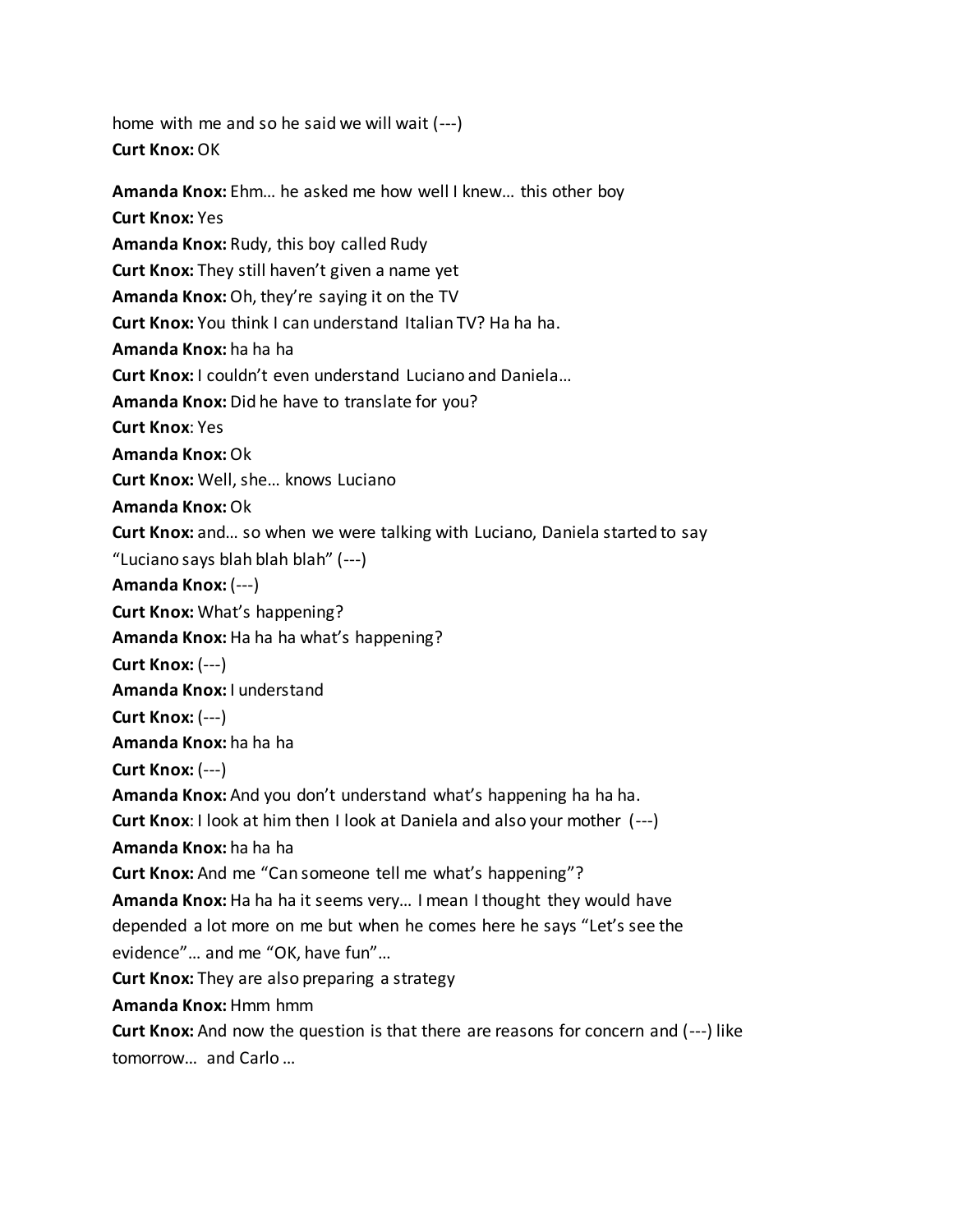#### **March 29, 2008 (pages 317-318)**

**Edda Mellas:** But, then… Carlo said, he came over here that evening, right? He said that it made the news here... but it made no headlines anywhere else in the world, nor in the United States... because ...

**Amanda Knox:** Really ?

**Edda Mellas:** ... Basically ... here it's the day after... nothing

**Amanda Knox:** Nothing, I heard nothing more

**Edda Mellas:** And Carlo said that it is because all the rest is bullshit, the newspapers will not buy into this or write about it ...

**Amanda Knox**: Really?

**Edda Mellas:** Yes, it's all bullshit

**Amanda Knox:** Because, you know, I was a bit worried at first because, on one side I felt frustrated

**Edda Mellas:** Well, Carlo said you took it quite well, that you said it's only another lie! **Amanda Knox:** That 's okay ... because it's a lie, but I was worried about you ... **Edda Mellas:** no

**Amanda Knox:** ... I didn't know how you would have reacted and I wasn't sad, I was just very disappointed

**Edda Mellas:** yes, I know, I know

**Amanda Knox:** because I thought he was about to confess, because when I heard the news I yelled 'How nice'! I was jumping up and down, 'I'm going home! I'm going home!' But then... ohhh

**Edda Mellas**: No, I think everyone is... as I said, in the States no one talks about it because it's trash... everyone knows... he seems a poor, desperate boy

**Amanda Knox:** Yes, in fact I even feel sorry for him because he is so desperate to point the finger at other people. It annoys me because that's what the judge and the prosecutor want to hear …

**Edda Mellas:** And I don't even know if the Public Prosecutor has something to do with this, but ... Carlo said that it's nothing ... first of all it doesn't make any sense and, secondly, there is no evidence supporting this assertion (statement) **Amanda Knox:** Another thing I was worried about, it's when I was talking to Carlo and Luciano the first time, and they told me (asked me) if I wanted to change my defense in some way and (to which) I replied 'What do you mean ... do I want to change my defense? No, it's crap!' So, I was so frustrated because of that, because I was wondering why they were asking me that ... there is nothing

true, so, then they kind of joked, telling me that maybe I was frustrated to find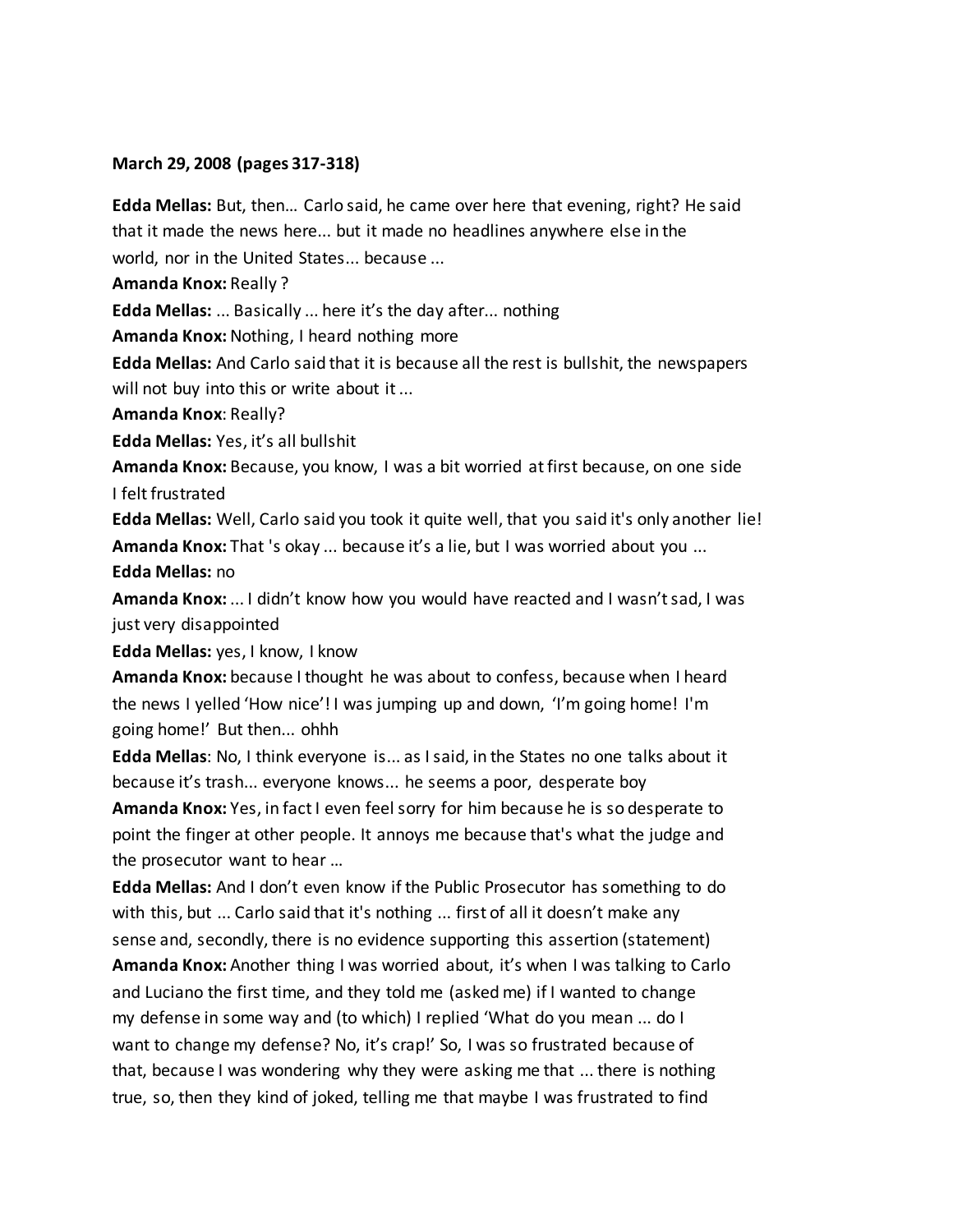myself still here in jail, then I said, 'Look, try to do your best, do your best to make sure I get out of here one day, make sure this happens... otherwise... remember that I am innocent... so don't ever ask me such a thing anymore!' I did not like the fact that I was asked this… of course. I told them to keep it in mind!

# **Edda Mellas:** yes…

# **Amanda** Knox: Yes... so…

**Edda Mellas:** So... in reality now... what did Carlo say?... That evening he didn't look very happy, he said he it's simply some other bullshit they have to face, but the next day, he told me, 'guess? Nothing in any newspaper' and I called him and said to him that there's nothing in the States either…

[…..]

# **page 320**

**Edda Mellas:** Well... you can't yet know what will happen, but it's not as bad as when it first came out

**Amanda Knox:** Ok

**Edda Mellas:** I'm really rather optimistic, so...

**Amanda Knox**: Yes... I feel so, but ( --- ) I am very disappointed, it's a big ( --- )

**Edda Mellas:** I know

**Amanda Knox:** Gee! I can forgive the Public Prosecutor for not knowing better, but if Rudy was there, he's just trying to save his ass

**Edda Mellas:** But ... he's not saving your ass, that's the problem, that is, he's pointing the finger, but how do you explain all that shit... there is no evidence that you were there…

**Amanda Knox:** Yes, and if he explains this by saying that he was protecting me, it would be bullshit, because he doesn't know me

**Edda Mellas:** No, he doesn't know you... and he doesn't know Raffaele

**Amanda Knox:** He doesn't know Raffaele at all, it wouldn't make any sense, so... **Edda Mellas: Yes**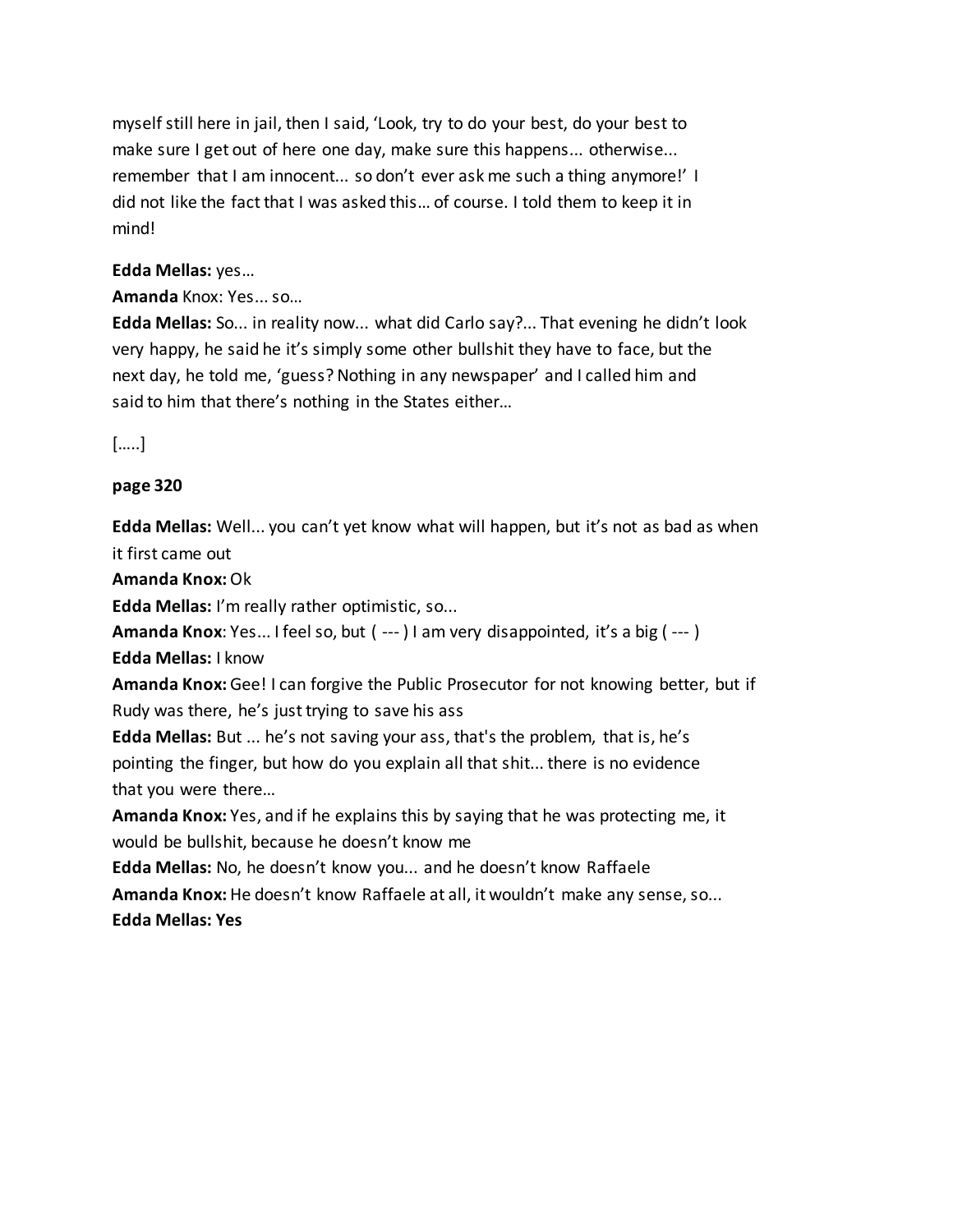#### **April 5, 2009 (pages 407-413)**

**Amanda Knox:** The only reason why the media is so much against me it's because the judge is using this thing as an excuse not to put me under house arrest, for instance, I think ... that's what I think

**Edda Mellas:** But, they also...

**Amanda Knox:** Clearly they haven't done anything because I'm still here

**Edda Mellas:** Yes, but they did speak again about house arrest, but they have to

examine the other statement made by Rudy

**Amanda Knox:** Yes, I know

**Edda Mellas**: Did Luciano tell you about it?

**Amanda Knox:** Yes. There are three other statements where he says I am not involved in any way, that I was not there.

**Edda Mellas:** But the judge at the beginning had said those statements could not be taken into account, but in Rome they say that…

**Amanda Knox:** Really? Because I spoke to Luciano and asked him to be more specific about their content and he said that if I'm still here, obviously… , but what did really happen?

**Edda Mellas:** This is the general impression, that they have not thrown them all away with the ordinance (pre-trial detention order)… but when they will make their motion for judgement they will not be able to overturn everything, however ….. nonetheless, grave errors were made in Perugia, two huge mistakes: one is the statement given by Rudy in Germany, in which he was saying you were not there, it needs to be admitted as evidence and before they did not accepted it ( --- ) **Amanda Knox:** ( --- )

**Edda Mellas:** Second thing: your statement, the one which you say you have released while being tortured, must be rejected

**Amanda Knox:** Really?

**Edda Mellas:** Yes!

**Amanda Knox:** Really? Wow! Wonderful.

**Edda Mellas:** ( --- ) They cannot use it because it was unlawful

**Amanda Knox:** Wow ( --- ) So, basically, they have nothing against me ...

## **Amanda's Aunt:** ( --- )

**Amanda Knox:** Yes, obviously, it was unlawful, for God's sake! Oh, this gives me some degree of comfort, because he did not tell me that. I thought: bullshit... **Edda Mellas:** We may have lost the war, but we won two important battles **Amanda Knox:** Oh,… this is a very important thing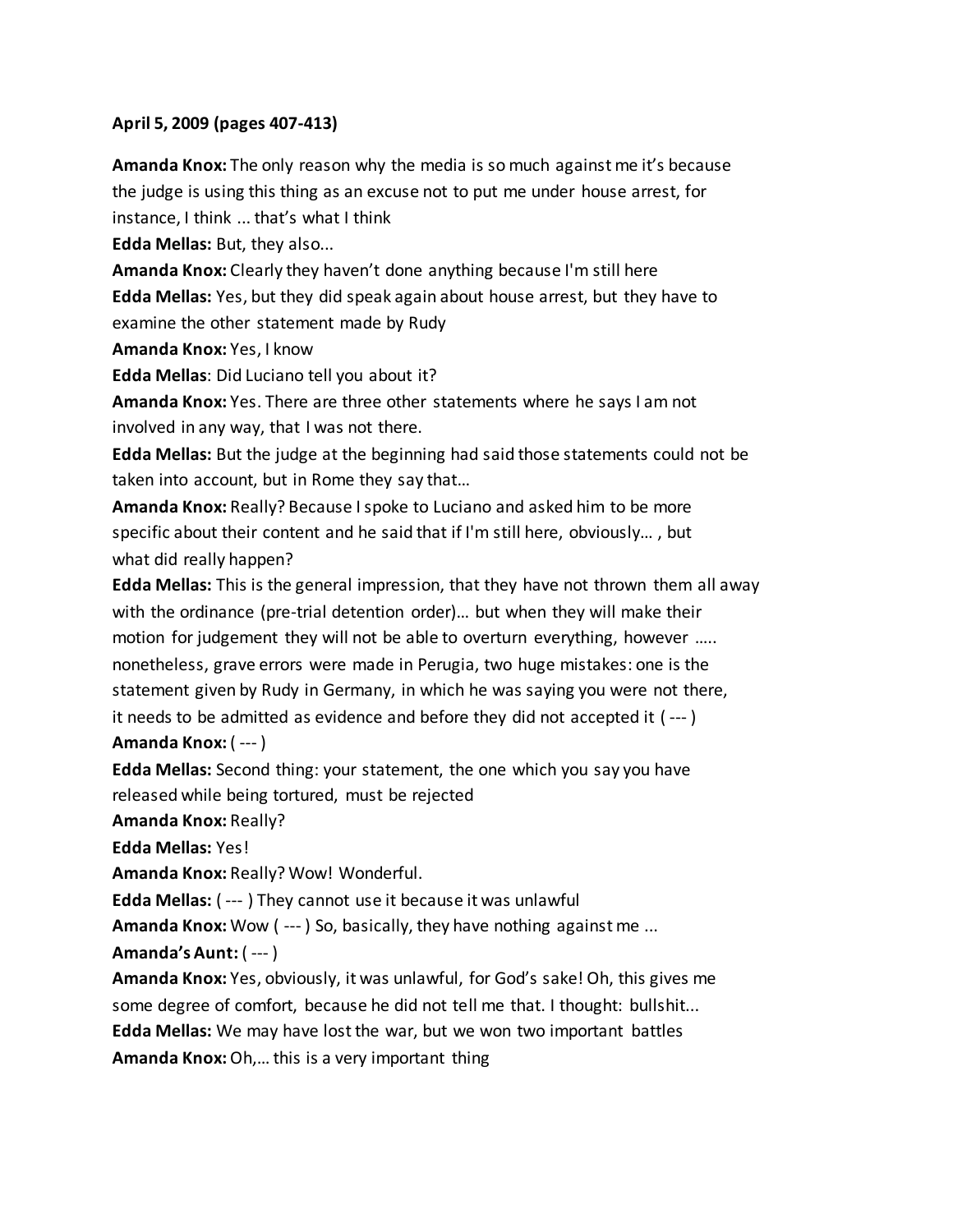**Amanda Knox:** Clearly this was not the war, but now we are moving forward ( --- ) **Edda Mellas:** It is very important, very important

## **Amanda Knox:** ( --- ) because I am not interested ( --- )

**Edda Mellas:** In fact, Carlo will speak with the judge this morning and one of the things he will tell him is: 'Look, today you have the computers... and there's nothing in the memory... so ... the same electrical overload burned the three computers, and it's attributed to an accident ... it's not attributed to you!' **Amanda Knox:** Yes, good, because I have not touched my computer **Edda Mellas:** I know

**Amanda Knox:** They took everything which was inside, all my stuff, everything I had was in there (meaning, her bedroom)

**Edda Mellas:** Yes... ( --- ) In order to accuse someone ... And, about the official report which was stating all they have done with the computer... Carlo had it translated... He then called me and... (- - -) From the very beginning all they did with the computers was wrong. It's not what you do when you're trying to… look inside a computer... and they will likely get him to write a report... well, Chris's friends ... it's not...

**Amanda Knox:** yes...

**Edda Mellas:** (—) to write a report which shows, step by step, the mistakes made by the police and he says that we can use it and put it into evidence

**Amanda Knox:** Good (- - -)

**Amanda's Aunt:** Chris is taking care of that.

**Amanda Knox:** I hope to get my computer back, all my stuff is in it... honestly, you can check and do whatever with my computer but, they took everything which was in it, all my stuff…. bastards... all my music... bastards... all my photos **Edda Mellas:** Chris is also asking to be able to inspect the hard drive to try to salvage something on his own, if he manages ...

**Amanda Knox:** Of course, as for the photo… it doesn't matters…. Ok, so, good... basically they have nothing against me... hopefully... today they will speak with the judge ... I know she was a bitch with them... I'm sorry!

**Edda Mellas:** Why? Did Luciano say so?

**Amanda Knox:** Luciano said that... he was talking to me and said... 'well, I could talk to the judge but she is rather… '

**Edda Mellas:** Well, Carlo isn't saying she is a bitch, he said she is very accurate, (careful) that she follows the procedures step by step... very orderly

**Amanda Knox:** Well... let's hope so…. At least she cannot be... that is, corrupt ... **Edda Mellas:** Yes, yes .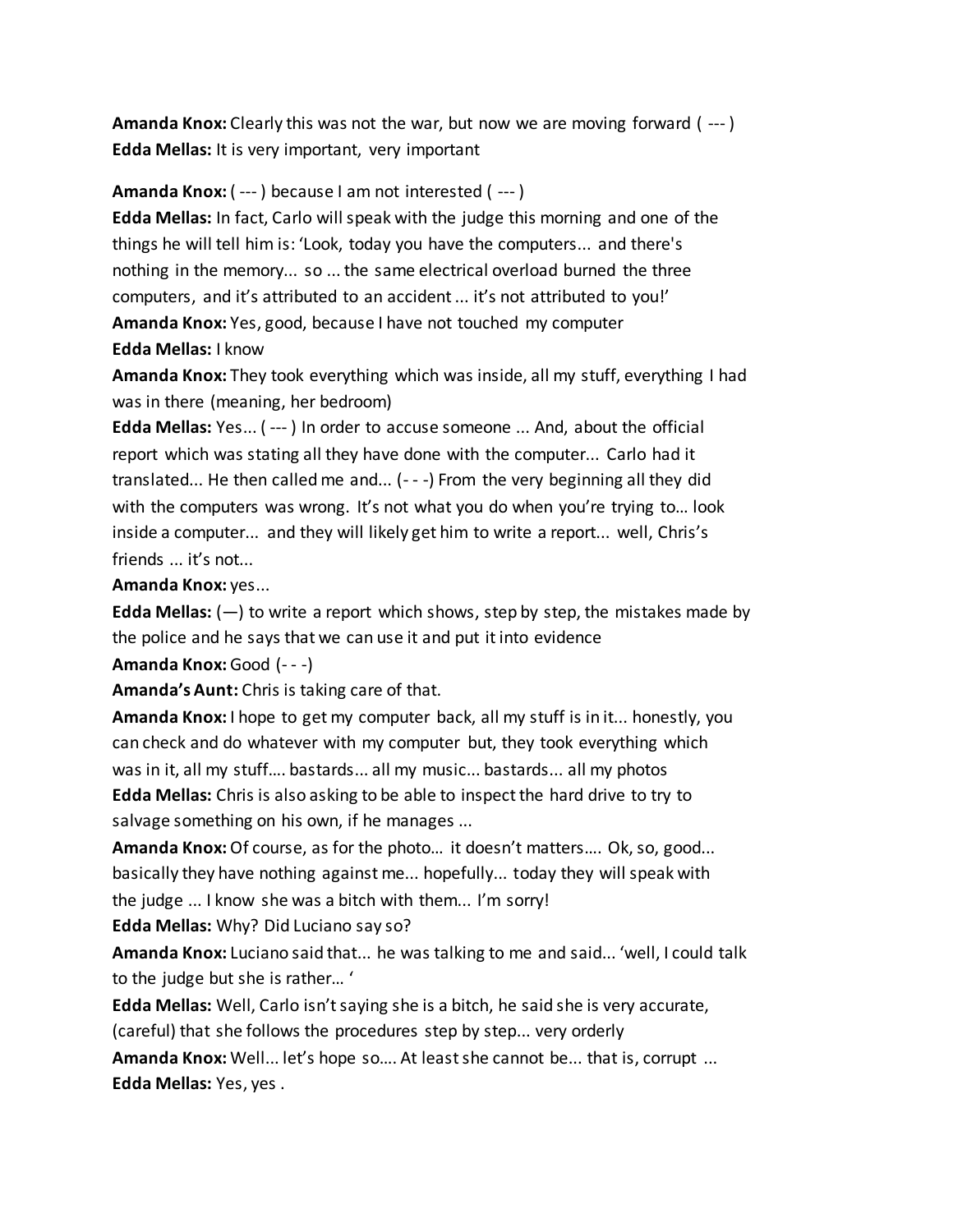**Amanda Knox:** As far as I know no one is corrupt...

**Edda Mellas:** Yes, yes... as for the other news: it seems that the police have messed

up the crime scene, have you heard of this?

**Amanda Knox:** I know they moved some things

**Edda Mellas:** They have completely contaminated the crime scene

**Amanda Knox:** So, where was it reported? Edda Mellas: It's all been reported in the media

**Amanda Knox:** I have not heard anything through the media

**Edda Mellas:** It's been horrible, around the area of Raffaele's birth town... some TV channel got the video.

**Amanda Knox:** Yes, I've heard... it's been shown on TV in its entirety and I ( --- )

**Edda Mellas:** It's disgusting... can you imagine Meredith's family...

**Amanda Knox:** Did they actually show Meredith's body?

**Edda Mellas:** Yes

**Amanda** Knox: Oh, my God! I have not seen it

**Edda Mellas:** No, it was not aired here. They seized it

**Amanda Knox:** Ok, good...

**Amanda's Aunt**: The police took care of that. But, it's been broadcasted twice

**Amanda Knox:** It's horrible!

**Edda Mellas**: And Meredith's family….

**Amanda Knox:** Oh….

**Edda Mellas**: They will make a formal complaint, we will also make a formal

complaint for disclosure of inappropriate information…. this is wrong.

**Amanda Knox:** But, who gave it to him?

**Edda Mellas:** This we don't know

**Amanda Knox:** Because, Luciano said it was Raffaele's dad ... but I said: it can't be true!

**Amanda's Aunt:** It's a guess

**Amanda Knox:** But we want to make sure that... in the end we will write this letter of reprimand ... we want to ensure that it is known it wasn't us, and that we don't like that this thing has been disclosed... another thing which was leaked is that Meredith might have been drunk.

**(This statement cannot have been made by Amanda, it must have been made by her mom.)**

**Amanda Knox:** I don't know. They haven't said anything to me about it.

**Edda Mellas:** There was a big announcement that she was almost in an alcohol induced coma

**Amanda Knox:** Really? **Edda Mellas:** Yes